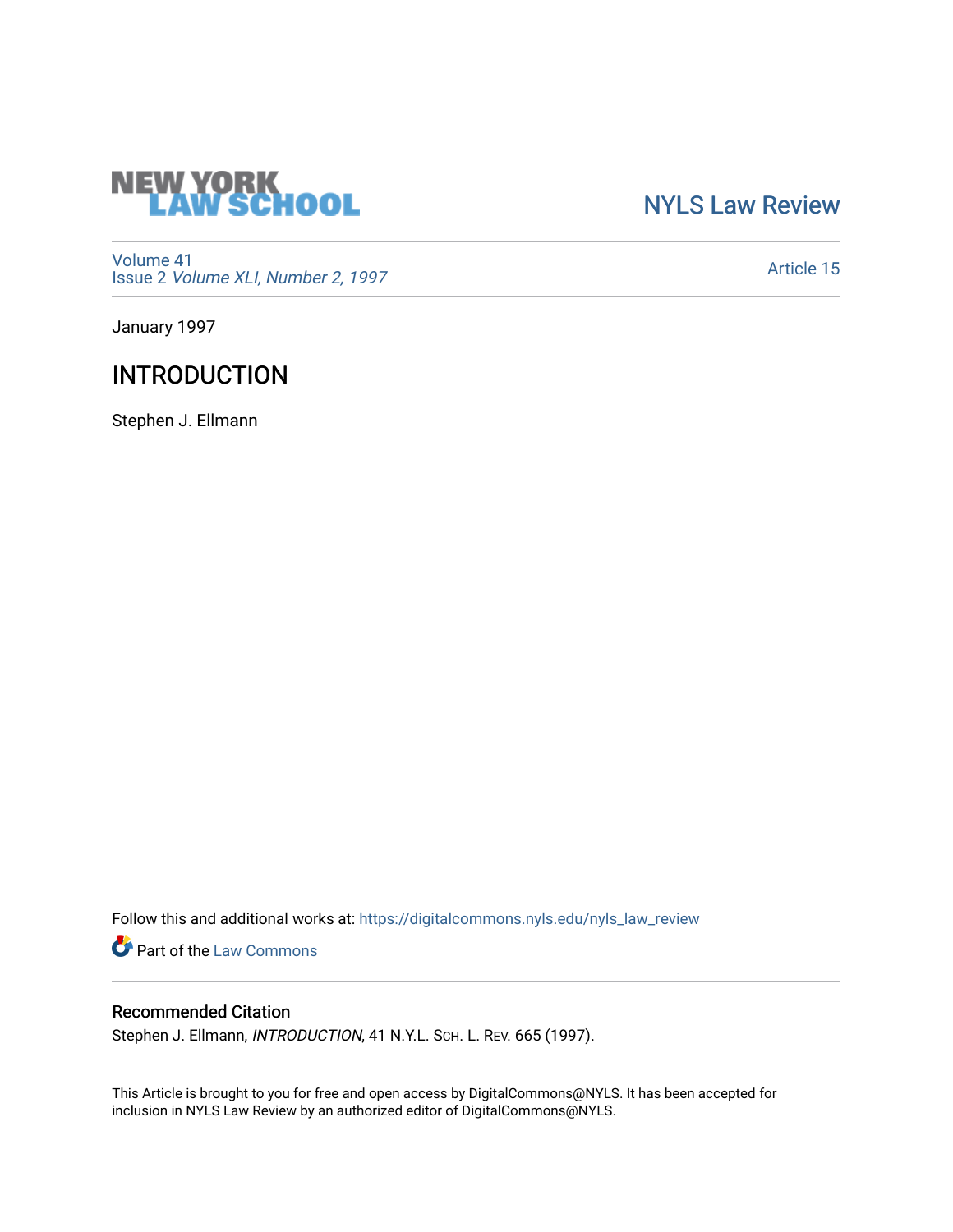### THE CREATION OF SOUTH AFRICA'S CONSTITUTION\*

#### **INTRODUCTION**

### STEPHEN J. ELLMANN\*\*

It is a great pleasure to introduce Judge Albie Sachs and to welcome him here on behalf of New York Law School, New York Law School's Center for International Law, and myself.

Albie Sachs has had a life that has the feel of fiction and the stark reality of fact. In 1957, he began practicing in South Africa in the small field of civil rights law, a practice punctuated by periods of detention under the ever-growing emergency powers of the South African state. Those periods of detention produced, among other things, a book entitled *The Jail Diary of Albie Sachs,'* which, unlike most things lawyers write, was dramatized by the Royal Shakespeare Company and broadcast by the BBC. It also produced a case, *Rossouw v. Sachs,2* which in my opinion is one of the worst decisions of the "Appellate Division," which in the old South Africa was the nation's highest court. Judge Sachs was the "Sachs" of that case, a detainee under South Africa's repressive security powers, and he did not fare well at all in his litigation at the time.

In 1966, he left South Africa and went into exile for more than two decades. In exile, he played an important role in the anti-apartheid struggle waged by the African National Congress  $(ANC)<sup>3</sup>$  in legal education in Mozambique, and as a scholar. He wrote a book called *Justice In South Africa*,<sup> $4$ </sup> which, as far as I know, is still the leading work

\* This lecture by Justice Albie Sachs was held at New York Law School, New York, New York, in October 1996.

\*\* Professor of Law, New York Law School.

**1.** ALBIE **SACHS,** THE **JAIL** DIARY OF ALBIE **SACHS (1966).**

2. Rossouw v. Sachs, 1964 (2) **SA 551 (A).** For discussion of this case, see **STEPHEN ELLMANN,** IN **A** TIME OF TROUBLE: LAW **AND** LIBERTY **IN SOUTH** AFRICA'S **STATE** OF **EMERGENCY** 50-51, 121 **(1992).**

3. Kenneth D. Kaunda, former President of Zambia, describes the role played by the ANC in African liberation:

The African National Congress (ANC) was founded in January 1912, as the South African Native National Congress (SANNC) . **. .** . The **ANC** is, without doubt, the oldest black nationalist movement on the continent. All nationalist movements in black Africa . . . were in one way or another inspired by the struggle for freedom which the ANC began in South Africa.

Kenneth D. Kaunda, *The First Shall Be the Last: The African National Congress and the Inkatha Freedom Party Dispute,* 37 ST. Louis **U.** L.J. 841, 843 (1993).

4. ALBIE **SACHS, JUSTICE IN SOUTH** AFRICA (1973).

665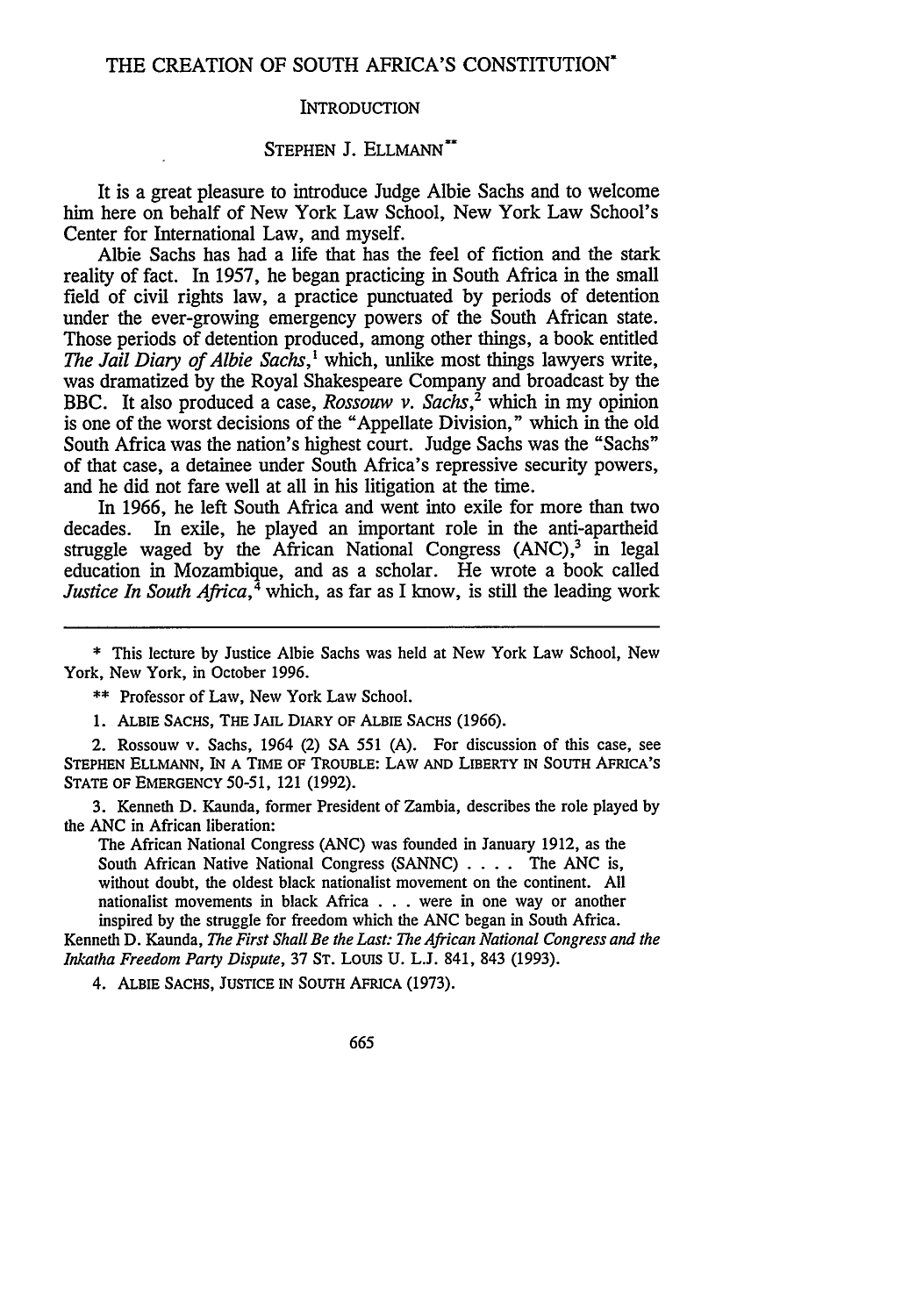on South African legal history even though it was written two decades ago. When author Sachs got to respond to the Court's treatment of litigant Sachs back in *Rossouw v. Sachs,* he mocked some of their more ridiculous observations.<sup>5</sup> This is an opportunity any of us would relish, though not one for which many of us would first endure detention without trial. Then he was very severely injured and nearly killed by a car bombing in 1988. Having survived that, he escaped the bitterness that might have befallen another victim of such violence, and instead became a leader in the ANC's and South Africa's process of thinking about what a post-apartheid constitution would have to say.

For a long time, the ANC, I think it is fair to say, was so far out of power that working out the provisions of a post-apartheid constitution was far from being one of their main concerns. However, by the late 1980s, that was no longer true. Planning had to begin and Judge Sachs played a major role in that planning, a role that was both creative and liberal. His creativity was apparent in his writing, in which he steadily resisted just borrowing from other countries' constitutions and insisted instead on deciding anew how rights might be protected.<sup>6</sup> As to his liberalism, I am not certain that Judge Sachs will welcome this label, and I don't mean that he has been a liberal in the sense that he adopted every detail of American constitutional law (even assuming all of our law deserves to be called "liberal"). What I do mean is that he embraced and pursued the fundamental concerns of American human rights protections and of comparable human rights systems around the world.

And finally, and this perhaps most uniquely, Judge Sachs's voice in these debates was humane. That is no small feat in South Africa, a country which by the late 1980s was about as profoundly divided as a country could be. The task of formulating a constitution that would govern a nation in which both oppressed and oppressors found a new home was a very delicate and difficult undertaking. One of the special things that Judge Sachs did was to repeatedly think about how everyone could be brought to live in the same, small geographic area, *together.*

Judge Sachs's work in those years, and the work of many others as well, culminated in the first post-apartheid constitution, which still governs in South Africa.<sup>8</sup> It also resulted in the establishment of South Africa's

*<sup>5.</sup> See id.* at 251-52.

*<sup>6.</sup> See* ALBIE **SACHS,** PROTECTING HUMAN RIGHTS IN A NEW **SOUTH** AFRICA (1990).

<sup>7.</sup> See, for example, his discussion of how to harmonize bitterly disputed "rights to the land," in *id.* at 104-38.

<sup>8.</sup> The Interim Constitution was still in force in 1996, when Judge Sachs spoke, but it has now been replaced by South Africa's final constitution, the Constitution of the Republic of South Africa, 1996.